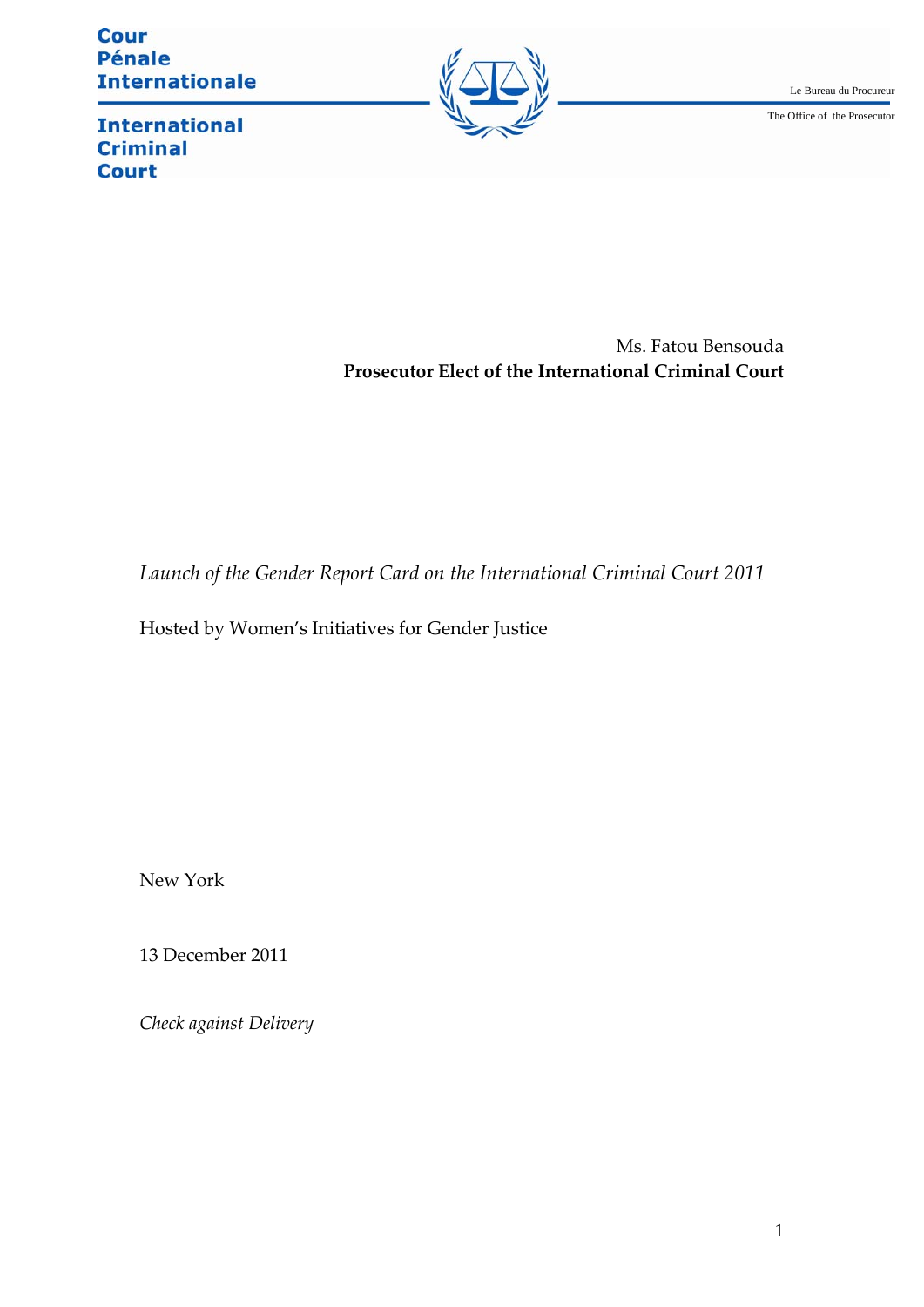Ladies and Gentlemen,

Let me start by congratulating Women's Initiatives for Gender Justice for the launching of this seventh's Gender Report Card on the International Criminal Court.

I am very pleased for this opportunity to address you on this occasion, and am very glad to give my first public statement as the newly elected Prosecutor of the ICC in this forum.

As you know, throughout my career as Attorney General and Minister of Justice in my home country, Trial Attorney at the International Criminal Tribunal for Rwanda and Deputy Prosecutor at the ICC, I have always placed a big emphasis on addressing and prosecuting sexual and gender crimes. These are crimes that have gone un-reported and un-punished for so long, with so much shame and misconceptions involved. It is my belief that the law and judicial proceedings are a powerful tool to shed light on these crimes, give a voice to the victims and punish their perpetrators. The law will help to change behaviour.

As you know, the Rome Statute of the International Criminal Court is the result of a recent evolution in international law, recognizing gender violence and gender crimes. It is only in the Statute that a basis in gender first became an element of crime in positive law, specifically of persecution as a crime against humanity. Various provisions of the Statute also proscribe what can be characterised as gender crimes, such as rape, sexual slavery, enforced prostitution, forced pregnancy, as a war crime and/or crime against humanity.

Article 54 of the Rome Statute of the ICC specifically provides that the Prosecutor shall "*take into account the nature of the crime, in particular where it involves sexual violence, gender violence or violence against children*". Additionally, Article 42(9) of the Statute requires the Prosecutor to appoint advisers with legal expertise on specific sexual and gender violence. The Office stresses that this is not only a statutory obligation, but also a requirement for effective investigations and prosecutions taking into account the interests of victims. Accordingly, the Office has established a unit, the Gender and Children Unit (GCU), comprised of advisers with legal and psycho‐social expertise to deal specifically with gender and children issues. The GCU advises the Prosecutor directly and provides support to the Office's divisions, from pre-analysis through to prosecution phases. Furthermore, Professor Catharine A. MacKinnon was appointed as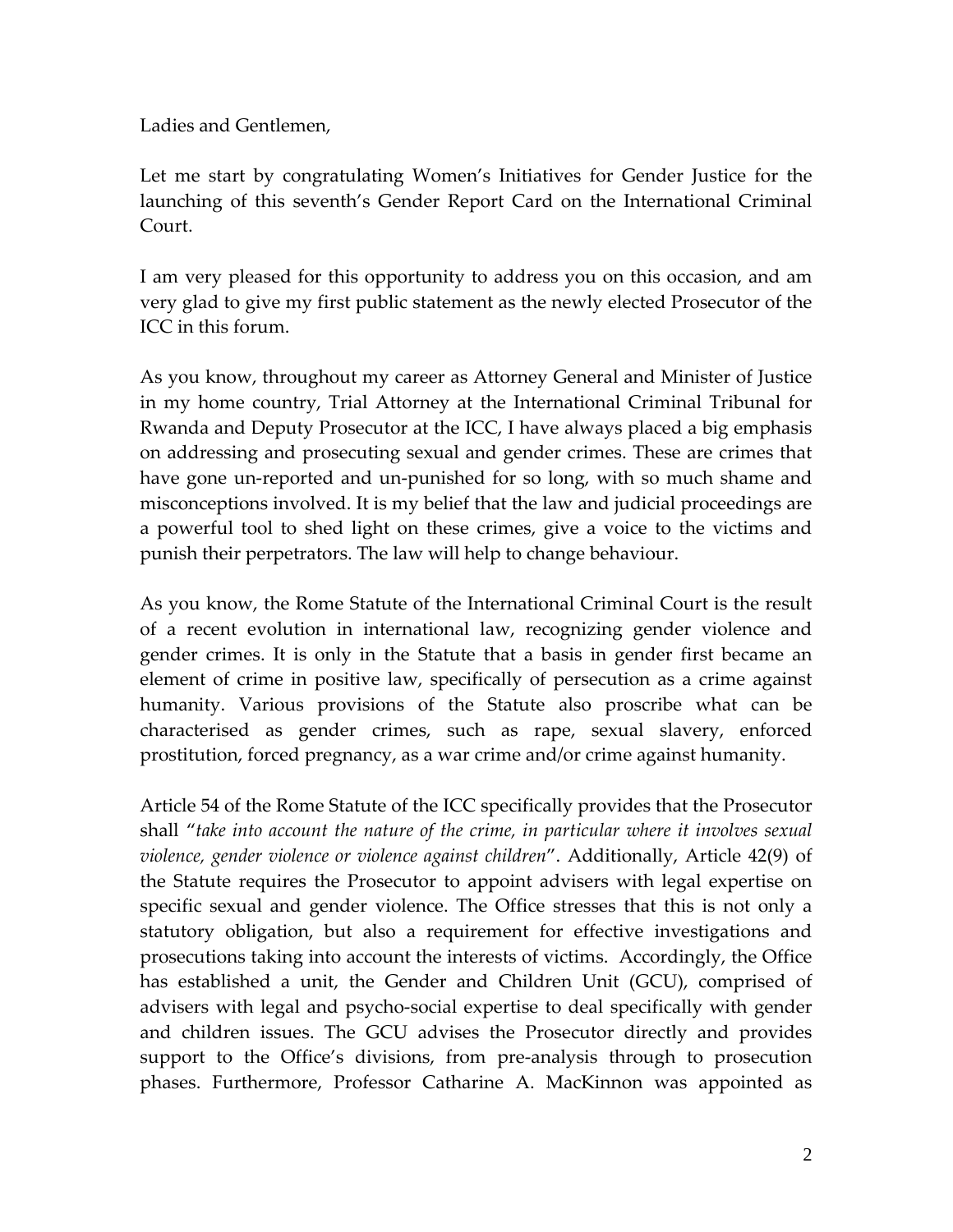Special Gender Adviser to the Prosecutor of the ICC on 26 November 2008, and provides strategic advice to his Office on sexual and gender violence.

It is in this sense that the OTP has consistently endeavoured to ensure its staff receives the proper training to integrate a "gendered" perspective into its investigations and cases, while at the same time presenting gendered aspects of conflict in connection with the contextual elements of the crimes as defined by the Rome Statute. During the reporting period of the Gender Report Card on the ICC you are launching today, I am proud to say the Office has participated in 11 gender‐related trainings and attended 13 gender‐related events throughout the world.

As a lawyer, I have welcomed these important developments in international criminal law; as Deputy Prosecutor of the ICC for the past seven years, and as the OTP's focal point for gender issues, I have endeavoured to ensure that the gender perspective is always taken into account in our investigations and prosecutions.

Indeed, the most striking quality of the pursuit of gender crimes by the ICC to date has been that they are there: their centrality to every prosecution so far, in a way that clarifies how the sexual abuse becomes a specific instrumentality in each conflict.

- o In our first trial, against Thomas Lubanga Dyilo, although it was not charged directly as additional crimes, during the course of the trial, we explained the gender dimension of the crime of enlisting and conscripting children under the age of 15 years. The Office took note of the reactions of civil society and their preference for these aspects to be explicitly charged. Sexual and gender crimes were included directly in our charging in the subsequent Katanga/Ngudjolo case and the Mbarushimana case, in fact in all other cases before the ICC today.
- o Sexual violence is not only a major concern in the DRC; our decision to open an investigation into the situation in the Central African Republic represented the first time for the international criminal justice system to deal with a situation where allegations of sexual crimes far outnumbered alleged killings.
- o This Office also charged the President of Sudan, Omar Al‐Bashir, of committing genocide inter alia through the fact that thousands of civilian